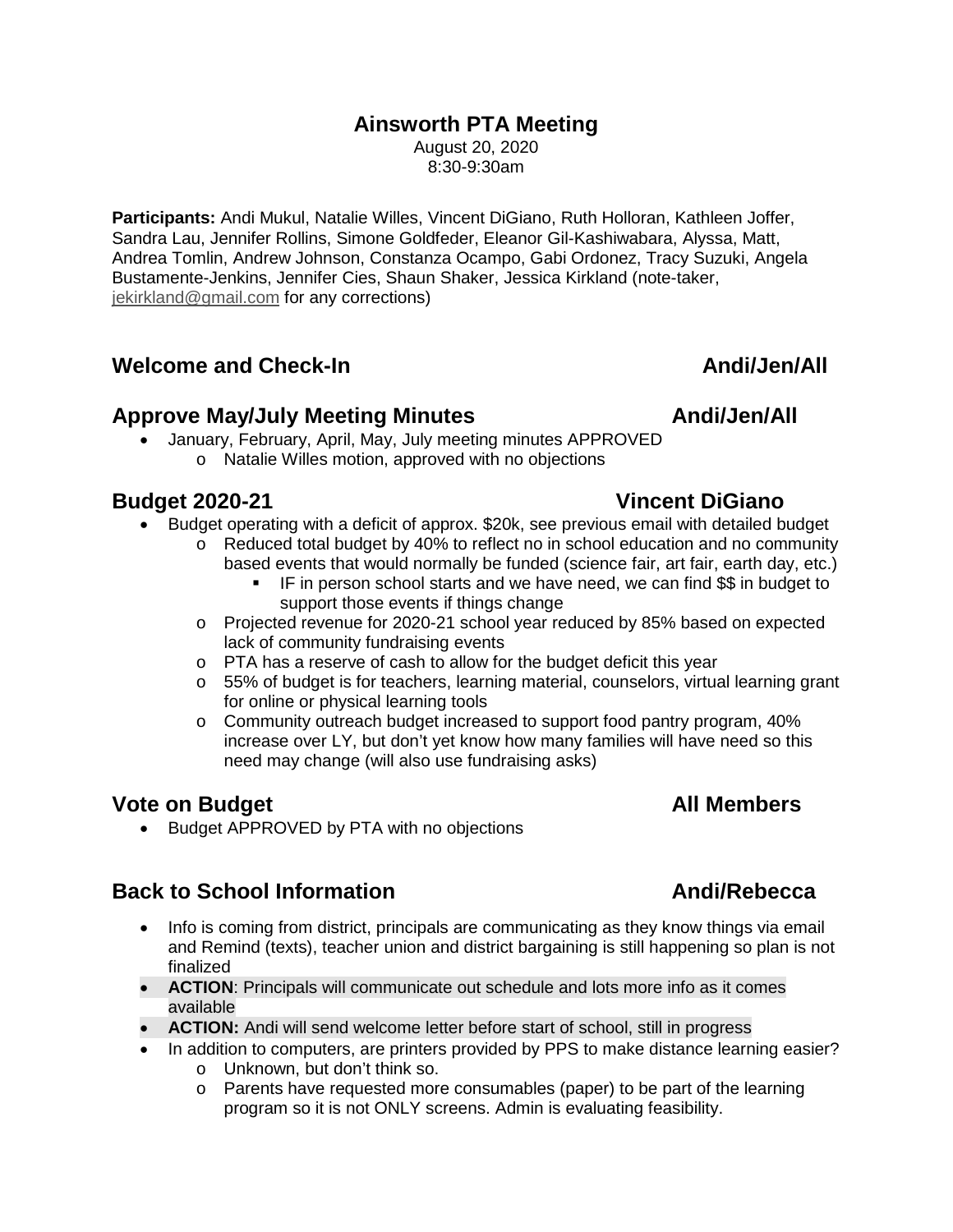# **Communications/Room Parent Communications/Room Parent Andrea Tomlin**

- Survey was sent out after teacher assignments to allow for families to share personal info since FERPA doesn't allow the school to make info available and Directory won't be published until November (estimate), good responses so far
- Room parents are already in progress, just a few left to place o **ACTION: Andrea** coordinating room parents
- Suggestion send a PDF to families with contact info that can't access through **Directory**
- Using a variety of tools to communicate to reach all families: Slack, PTA Facebook page, room parent emails, News & Notes, Remind (texting), What's App, etc.
	- o Communication will flex with community needs
- Equity and learning pods concerns around it, what do we do to keep things equitable and allow everyone to be involved in the community?
	- o Learning pods are not a supported PPS model, but are still happening (see Principal's email for more context)
- **ACTION:** Equity follow up meeting to be scheduled by Andi will be an open meeting for all to attend

# **Community Outreach Community Outreach Community Outreach Community Community Community Community Community Community**

- Creating a clothes closet on site since Marshall HS campus is closed
	- o Will be in book closet in the Annex
	- o More details TBD
- Weekend food bags will happen every 2 weeks instead of weekly, run out of Hayhurst parent house
	- o **ACTION:** Delivery to be coordinated between **Jessica** and
		- **Counselors/Principals** once families are identified after start of school
- No more gift cards to families during school breaks because it is not allowed under PTA rules (giving PTA \$\$ directly to individuals), instead have increased counselor budget to support families as they see fit
- **ACTION: Jessica** will create a checklist of needs/available services (like at the clothing closet) that counselors can provide to families
	- o Will include food, clothing, school supplies with additional things TBD
- Sandra Lau is willing to help with outreach stuff, Eleanor tracking names (THANK YOU!)
- How to we get info out about Outreach? Many families are unaware.
	- o Will be included in Welcome Letter
	- o Teachers should identify possible families and share to counselors, counselors are the go between for families
		- **ACTION**: **Jessica** to connect with Counselors when they are back to work
	- o Keep sending info about Outreach services and giving opportunities regularly via all platforms

# **Fundraising Ideas All Members**